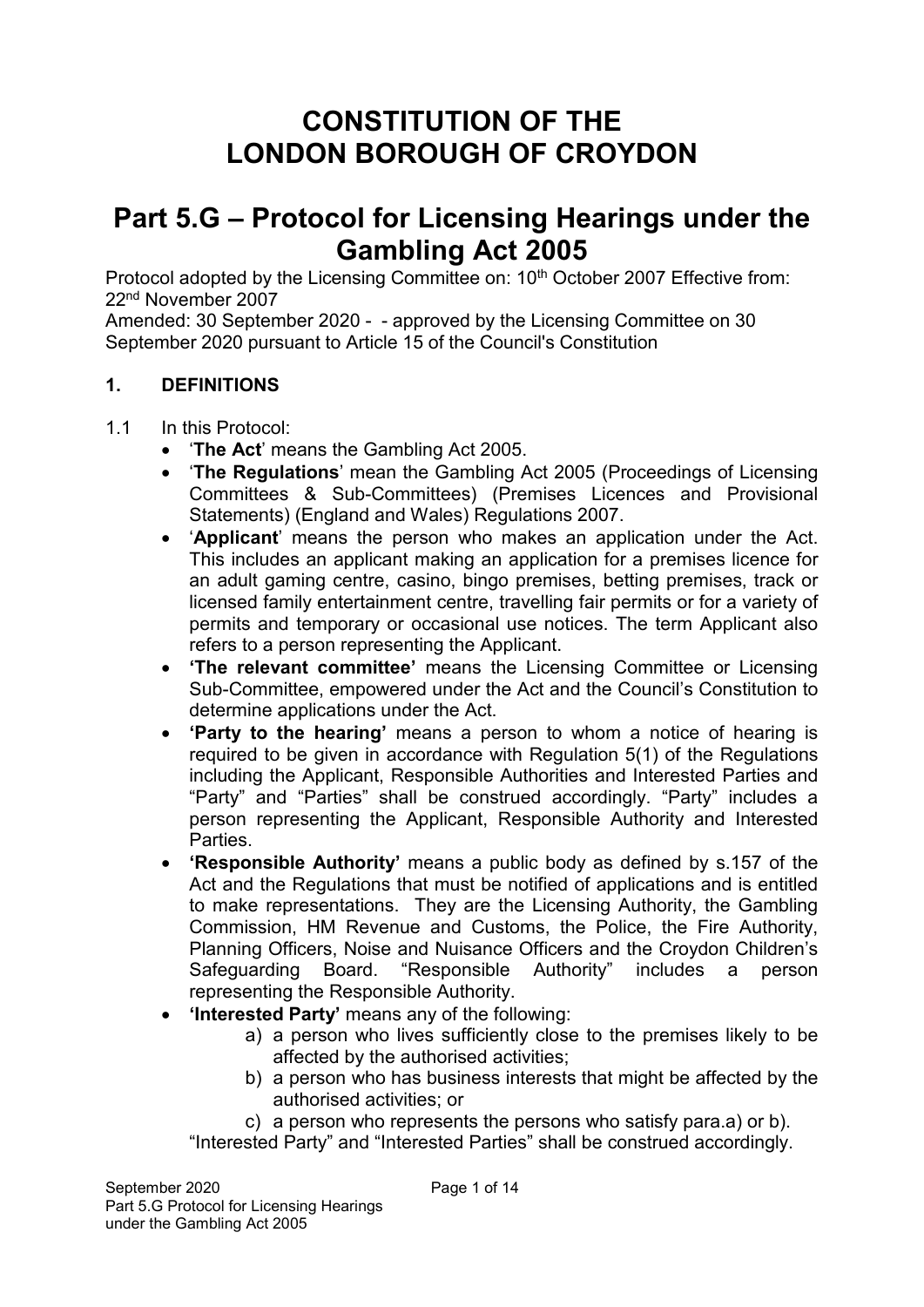# **2. INTRODUCTION/APPLICATION OF PROTOCOL**

- 2.1 This protocol applies to hearings held by the London Borough of Croydon under the Act. It sets out how the Licensing Committee and its Sub-Committees will manage their business under the Act and the procedure to be followed in determining applications/requests for review and at hearings. It includes the matters required to be explained in the notice of hearing under Regulation 6(1) of the Regulations.
- 2.2 The protocol shall comply with the Regulations and any regulations or enactment amending or replacing the same. The protocol applies to all applications which are required under the Act to be determined by the relevant committees, and to the conduct of all Members whether or not Members of the Licensing Committee or its Sub-Committees.

# **3. DETERMINATION OF APPLICATIONS**

- 3.1 Both unopposed applications and those where a hearing is required under the Act shall be heard by one of the Licensing Sub-Committees.
- 3.2 Applications and other matters shall be determined in accordance with the guidance issued under section 25 of the Act.

# **4. THE LICENSING SUB-COMMITTEES**

- 4.1 The membership of each Licensing Sub-Committee shall be three Members, drawn from the pool of 22 Members and Reserve Members of the Licensing Committee. The Council Solicitor, Director of Democratic and Legal Services shall, after consultation with the appropriate Group Whip(s), nominate members to serve on meetings of the relevant committee taking into account member availability, group proportionality and the need to avoid any potential conflict of interests.
- 4.2 The quorum of the relevant committee is three members and all three members must be present throughout the hearing.
- 4.3 Each Political Group shall nominate a reserve member for each meeting of the relevant committee to provide for the eventuality that a member is unavailable at short notice.
- 4.4 The relevant committee shall be subject to the 'access to information' rules applying to committees and sub-committees appointed under Section 102 of the Local Government Act 1972 and the Council's Access to Information Procedure Rules set out in Part 4B of this Constitution, provided always that the relevant committee may at any time decide to withdraw to private session to deliberate on any matter.
- 4.5 The relevant committee shall be subject to the 'political balance' rules applying to committees and sub-committees appointed under Section 102 of the Local Government Act 1972.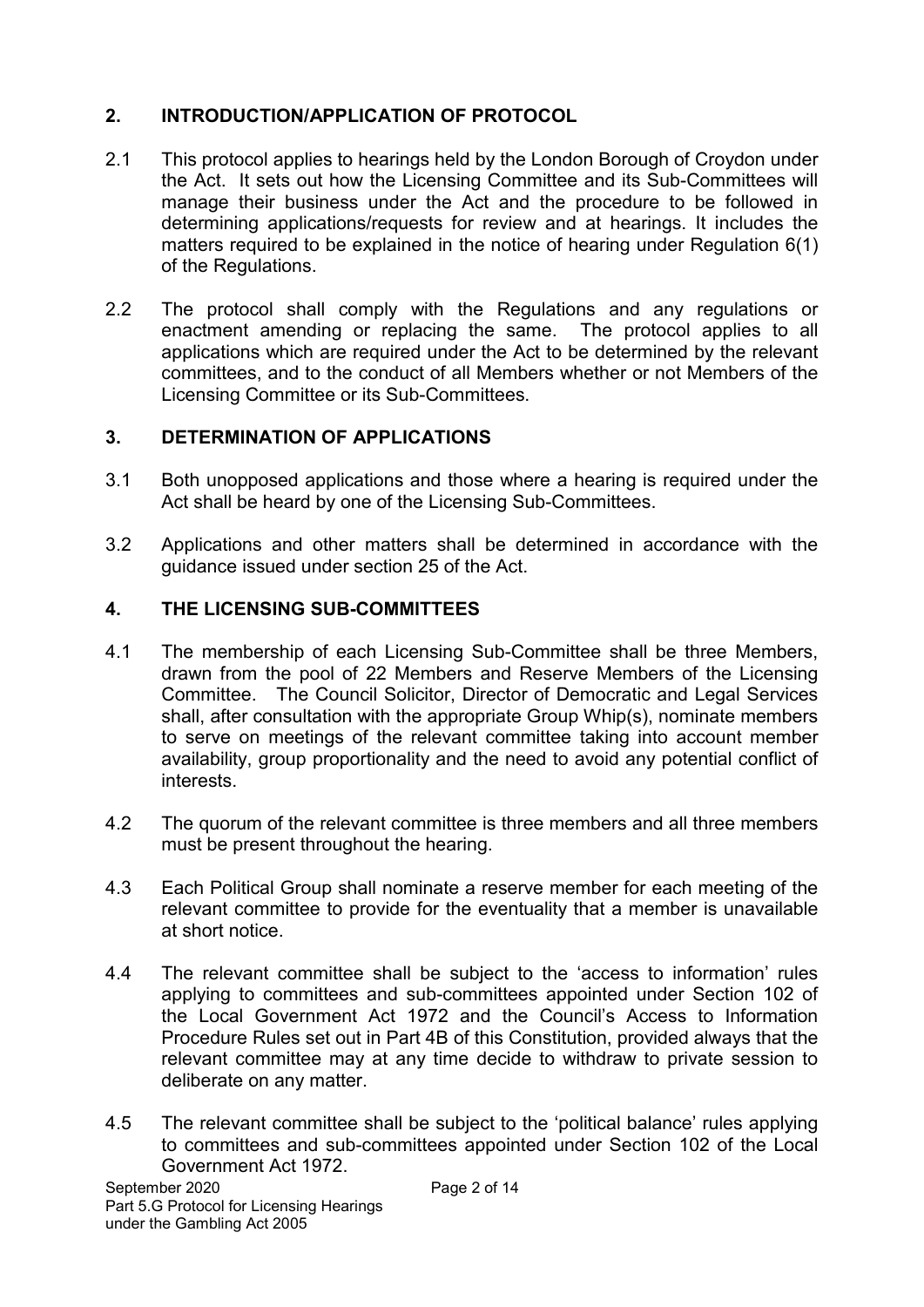4.6 The Licensing Sub-Committee shall appoint a chair for the meeting from amongst its membership at the start of each meeting.

## **5. HEARINGS**

- 5.1 Hearings will be convened and conducted in accordance with the procedures at Annex 1 and Annex 2 to this protocol (as applicable).
- 5.2 Hearings shall normally take place at the Town Hall, Katharine Street, Croydon though as at Annex 2, hearings may also be held remotely, online. Hearings may take place during the daytime or evening.
- 5.3 The agenda for meetings of the relevant committee shall be agreed by the Council Solicitor, Director of Democratic and Legal Services after any necessary consultation with the relevant Chair. The Council Solicitor, Director of Democratic and Legal Services, after consultation with the Chair and the Licensing Officer, shall determine how many applications shall be heard at each meeting of the relevant committee and in what order, taking into account all relevant factors including the number of parties who are present for each item.
- 5.4 Hearings shall be arranged to commence as soon as is reasonably practicable after the expiry of any period for representations. If the hearing is to be held on more than one day it must be arranged to take place on consecutive working days.

#### **6. NOTIFICATION OF HEARINGS**

- 6.1 Interested Parties shall be notified of the hearing in accordance with the timescales set out in the Regulations. Information to accompany the notice of hearing shall be provided in accordance with the Regulations, and shall include:
	- a copy of this Protocol;
	- confirmation that a Party may be assisted or represented by a person whether or not that person is legally qualified;
	- confirmation that a Party to the hearing may address the Authority, give further information on a point on which the Authority requires clarification and, if considered by the relevant committee to be required, question another Party to the hearing;
	- the consequences of not attending or being represented at a hearing (which normally will be that the hearing will proceed in the Party's absence); and
	- a note of any particular points on which the Authority wants clarification.
- 6.2 In order to consider whether there are any issues of clarification to be requested from Applicants or those making representations, Members of the relevant committee may meet with the Clerk and/or Legal Adviser in advance of the hearing. No decisions will be made or discussions held regarding the substantive merits of the application or submissions at this meeting.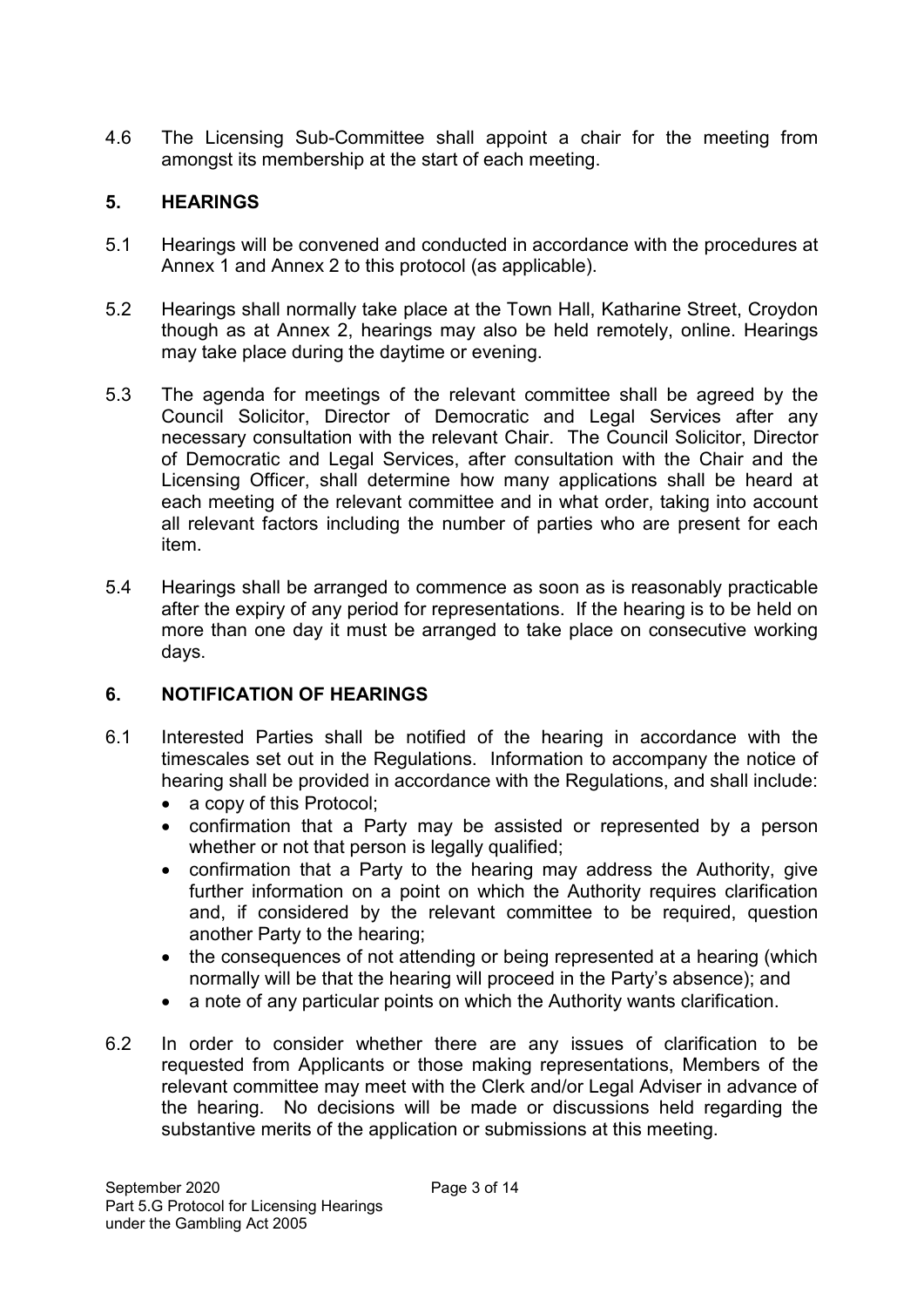- 6.3 Subject to any restrictions in the Regulations, a Party may attend the hearing and may be assisted or represented by any person whether or not that person is legally qualified.
- 6.4 All Parties upon whom a notice of hearing has been served are required to give to the Authority, in accordance with the timescales set out in the regulations, notice of:
	- whether they wish to attend, address, or to be assisted or represented at the hearing;
	- whether or not they consider a hearing to be unnecessary; and
	- whether they wish to request that another person appear at the hearing (other than their representative). If such a request is made, it should be accompanied by details of the name of that person and a full description of the points about which that person may be able to assist the Authority.
- 6.5 The Authority may dispense with the requirement to hold a hearing if all Parties agree that such a hearing is unnecessary provided (1) all the Parties involved in the application agree to dispense with a hearing and (2) all Parties have each notified the Authority that a hearing is unnecessary. Where all the persons required by the Act to agree that a hearing is unnecessary have done so in accordance with paragraph 6.4 above, the Authority, if it agrees that a hearing is unnecessary, shall as soon as is reasonably practicable, give notice to the Parties that the hearing has been dispensed with and proceed to determine the application or review. Once the application has been determined the Authority will notify the Parties of its decision forthwith.
- 6.6 Subject to the requirement to determine an application within the timescale set out in the regulations and to any other restrictions contained in the Regulations, the Authority has the power to extend a time limit specified in the Regulations for a specified period where it considers this is necessary in the public interest, or to adjourn a hearing to a specified date. Where the Authority has exercised its discretion to extend a time limit or adjourn a hearing, it must forthwith give notice to the Parties, stating the period of the extension and the reasons why it considers it is necessary in the public interest, or the date, time and place to which the hearing has been adjourned, as appropriate.

# **7. FAILURE OF PARTIES TO ATTEND THE HEARING**

7.1 If a Party, who has not given prior notice of his/her intention not to attend the hearing, is absent from the hearing or has left the hearing in circumstances which would enable the relevant committee to reasonably conclude that he does not intend to participate further, the relevant committee may either adjourn the hearing or hold the hearing in the Party's absence. Where the hearing is held in the absence of a Party, the relevant committee will still consider the application, representation or notice submitted by that Party.

# **8. OFFICERS TO ATTEND THE HEARING**

8.1 The hearing will be attended by a Legal Officer, a Democratic Services Officer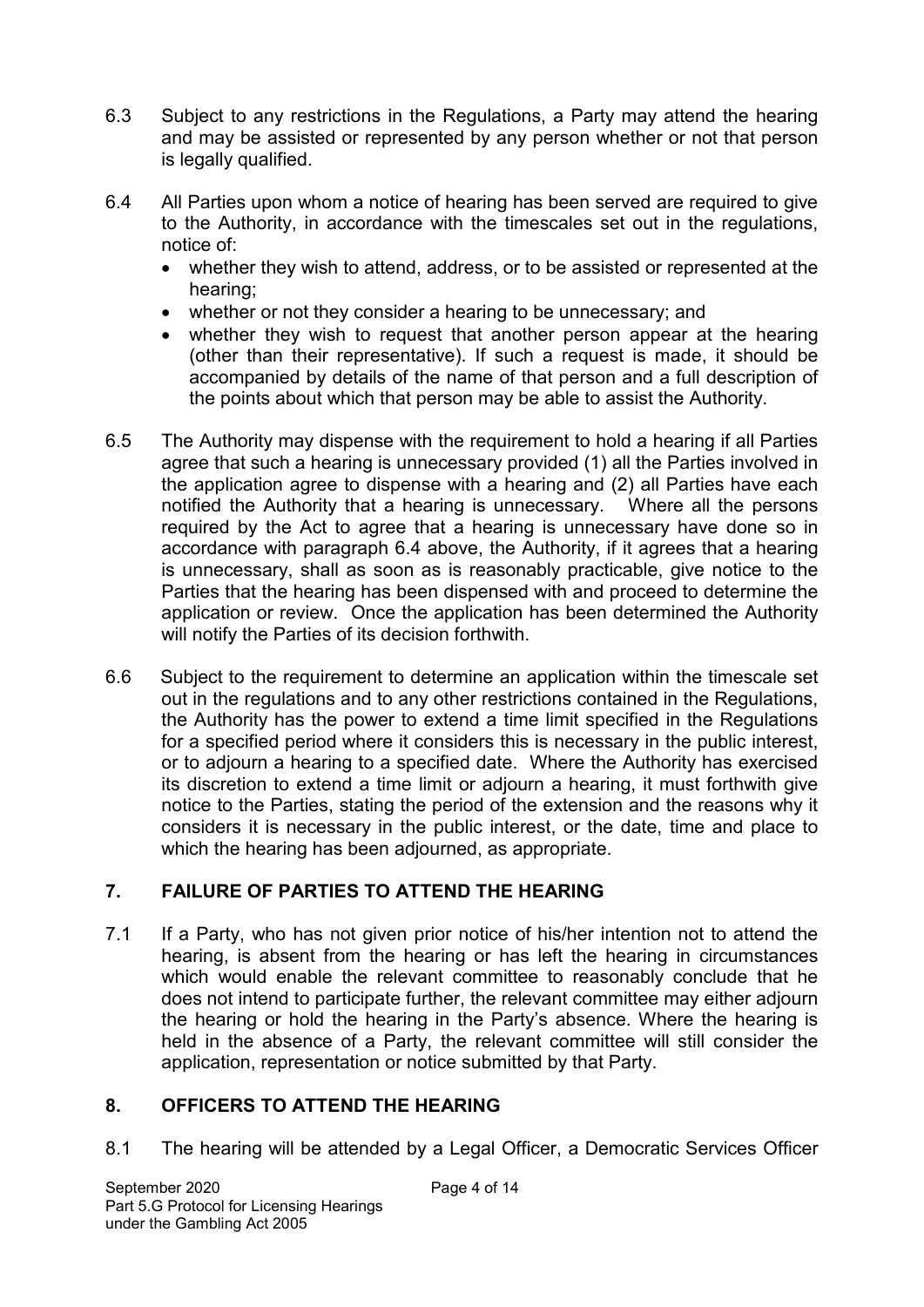who shall act as the clerk, and a Licensing Officer. The officers are present to provide advice and are not Parties to the hearing.

- 8.2 The role of the Legal Officer is to provide legal advice relating to the application and submissions. Any legal advice that may be given to the relevant committee in private shall be repeated when the relevant committee returns in open session.
- 8.3 The role of the Clerk is to record the hearing and the decisions of the relevant committee, and ensure efficient administration.

## **9. LICENSING OFFICER'S REPORT TO THE RELEVANT COMMITTEE**

- 9.1 The Licensing Officer shall prepare a report for consideration by the relevant committee including:
	- a brief summary of the application;
	- a brief summary of representations by responsible authorities and Interested Parties;
	- relevant aspects of the Council's Statement of Principles and National Guidance;
	- other information as appropriate and as included in the Council's standard report format.
- 9.2 The Licensing Officer's report shall be sent to the Parties and will be accompanied by the relevant documentary material that has been submitted by the Parties.
- 9.3 After having heard the representations and prior to retiring to make its decision the relevant committee may, if it wishes, seek the guidance of the licensing officer regarding possible suitable conditions in respect of any particular application.

#### **10. REPRESENTATIONS**

- 10.1 An Interested Party or Responsible Authority may make written representations about an application for a premises licence within a period of 28 days beginning on the date on which the application was made to the Authority. A copy of all relevant representations will be provided, in full, to the Applicant. The papers for the relevant committee hearing will be available to the press and public. Correspondence submitted anonymously will not be considered.
- 10.2 Relevant committee members will not enter into correspondence or discussion with Applicants, their agents or representatives, other Interested Parties or Responsible Authorities about the merits of the application(s) they may be called upon to decide.
- 10.3 Where an application is to be decided at a hearing by the relevant committee, Applicants and those who have made relevant written representations in connection with the application will be invited to attend.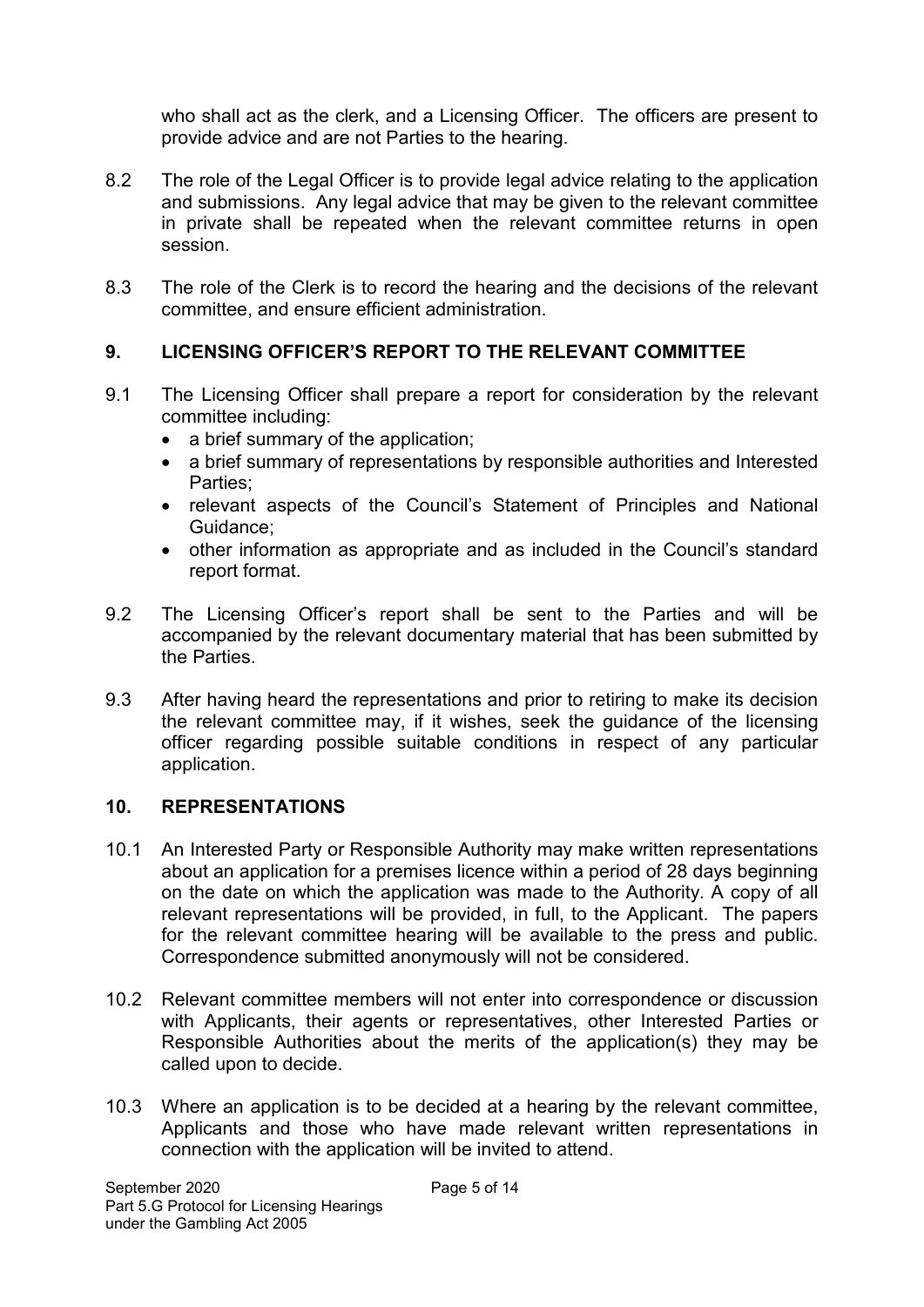- 10.4 Representations or requests for review will only be relevant if they relate to one or more of the three licensing objectives:
	- Preventing gambling from being a source of crime or disorder, being associated with crime or disorder or being used to support crime;
	- Ensuring that gambling is conducted in a fair and open way; and
	- Protecting children and other vulnerable persons from being harmed or exploited by gambling.
- 10.5 At the hearing a Party shall be entitled to:
	- address the relevant committee on any relevant matter;
	- call witnesses to give evidence on any relevant matter;
	- give further information in response to a point upon which the Authority has given notice that it will want clarification; and
	- if given permission by the relevant committee, question any other Party.
- 10.6 Members of the relevant committee may question any Party or other person appearing at the hearing.
- 10.7 Statements made by people in support of a Party's representation who are not present at the hearing, must be signed by the maker, dated and witnessed by another person. The statement must also contain the witness's full name and occupation.
- 10.8 A Party who wishes to withdraw any representations they have made, may do so by giving written notice to the Authority no later than 24 hours before the day on which the hearing is scheduled to be held, or orally at the hearing.
- 10.9 The relevant committee has the discretion to consider whether to take into account any documentary or other evidence produced by a Party before the hearing. Any documentary or other evidence produced by any Party in support of an application, representations or notice of hearing, which has not been produced before the hearing can only be heard with the consent of all other parties present, and the relevant committee. During the hearing no new matters may be raised without the express consent of the Chair of the relevant committee.

# **11. HEARINGS TO BE OPEN TO THE PUBLIC**

- 11.1 The hearing will take place in public. However, the relevant committee may decide that all or part of the hearing will be in private if it is necessary in all the circumstances of the case having regards to:
	- any unfairness to a Party that is likely to result from a hearing in public; and
	- the need to protect as far as possible, the commercial or other legitimate interests of a Party.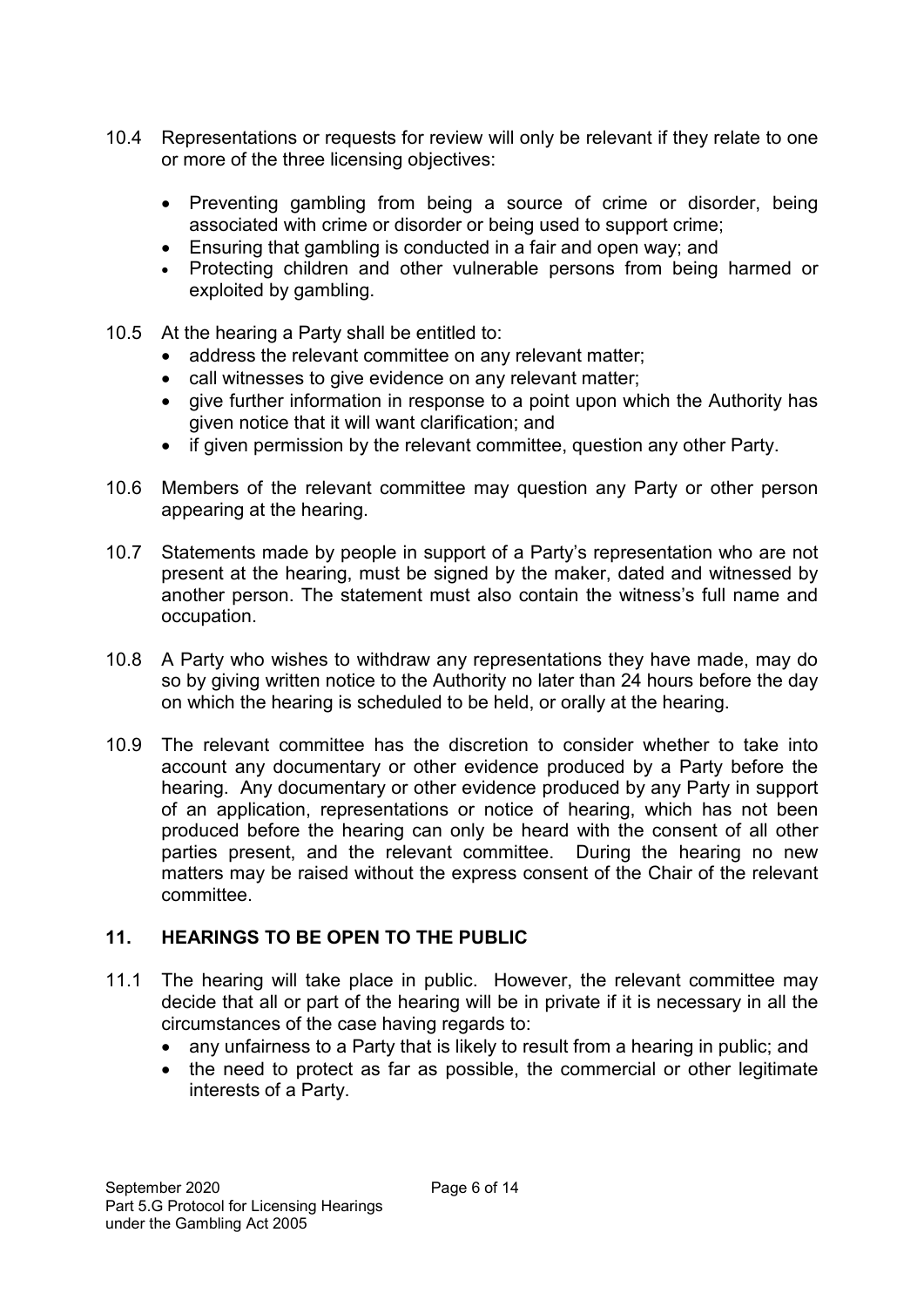- 11.2 The relevant committee may require any person attending the hearing who in their opinion is behaving in a disruptive manner, or in breach of conditions specified under this paragraph, to leave the hearing and:
	- refuse to permit him to return; or
	- permit him to return only on such conditions as the relevant committee may specify.

 The relevant committee may allow a person who is attending the hearing and in their opinion is behaving in a disruptive manner, or in breach of conditions specified under paragraph (11.2), to remain at the hearing only on such conditions as the committee may specify.

Where a person is required to leave the hearing in accordance with paragraph (11.2), the relevant committee must:

- permit him to submit in writing, before the end of the hearing, any information which he would have been entitled to give orally had he not been required to leave; and
- take into account that information in reaching a determination of the application or review.
- 11.3 The relevant committee may retire into private session during or at the end of the hearing to deliberate on any matter or decide how it wishes to determine the application. The relevant committee may be accompanied by the Clerk and the Legal Adviser who will be available to assist the relevant committee with any legal problems but will not participate in any decision making of the relevant committee.

#### **12. DETERMINATION OF APPLICATIONS**

- 12.1 Normally the relevant committee shall make its determination at the conclusion of the hearing and in all cases the relevant committee shall make its determination before the end of five working days starting with the day after the last day of the hearing. That time limit may be extended if it is considered to be in the public interest, in which case, as soon as is reasonably practicable, the relevant committee must give notice of the extension to the Parties stating the period of the extension and the reasons for it.
- 12.2 Where all Parties have notified the Authority that a hearing is not required and the Authority agrees that a hearing is not required, the application shall be determined as soon as s reasonably practicable.
- 12.3 The relevant committee shall give reasons for its decision and these shall be recorded in the minutes of the meeting.
- 12.4 The Authority shall notify Parties of its determination, and provide any accompanying information in accordance with the Regulations. The Chief Officer of Police shall also be notified even in a case where the Police have not made a representation.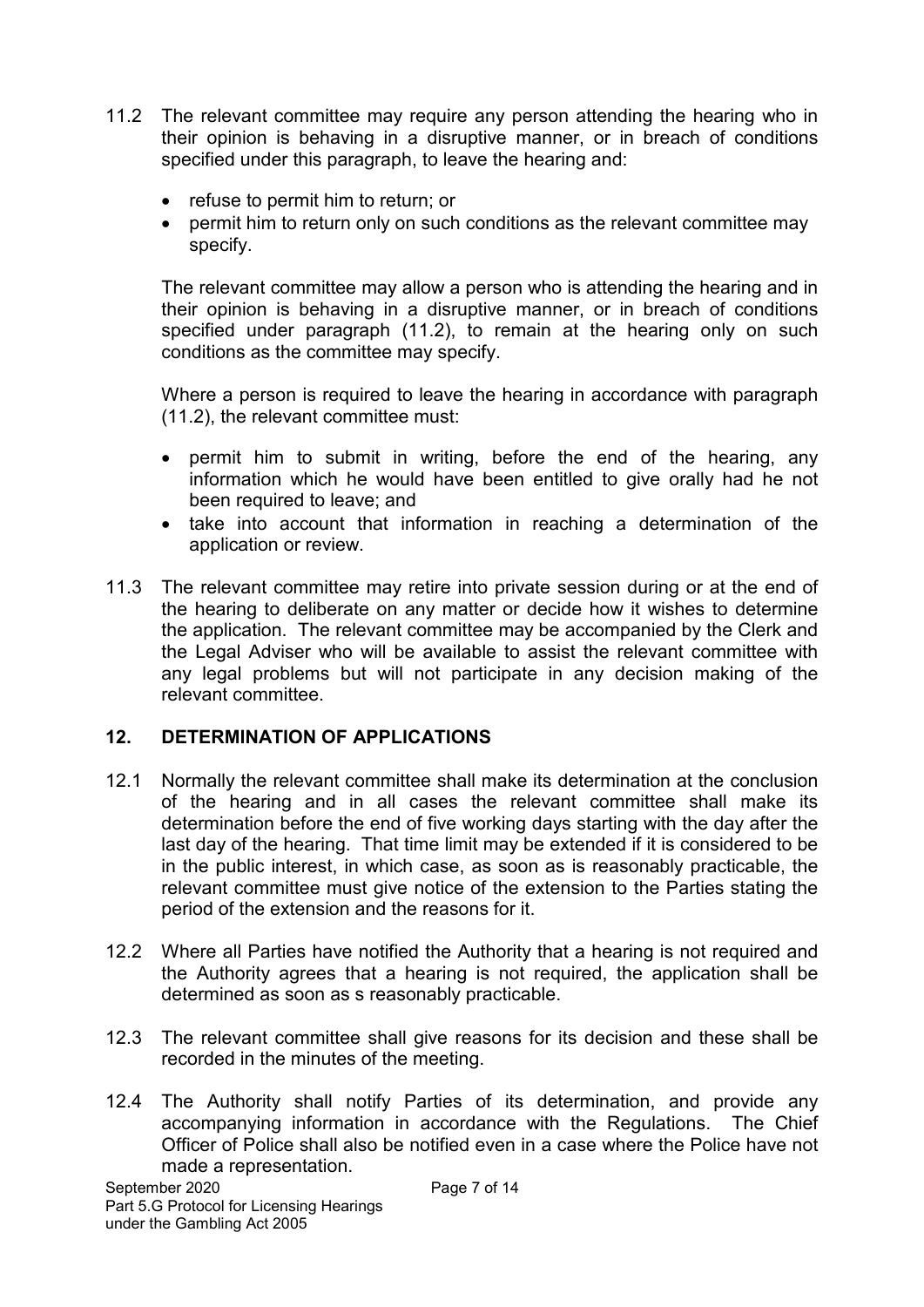## **13.1 RECORD OF PROCEEDINGS**

13.1 The Authority shall keep a record of the hearing in a permanent and intelligible form for 6 years from the date of the determination or, where an appeal is brought against the determination of the authority, from the disposal of the appeal.

#### **14. CODE OF CONDUCT AND PRINCIPLES OF DECISION-MAKING**

- 14.1 Members shall at all times comply with the provisions of the Members' Code of Conduct.
- 14.2 In making their determinations under the Act, Members shall have regard to:
	- the material relevant facts in light of the evidence presented;
	- the relevant statutory provisions:
	- relevant national guidance and the policy statement;
	- the licensing objectives; and
	- the individual merits of the case.
- 14.3 Applications shall be determined on the basis of whether they promote the licensing objectives in the Act, namely:
	- Preventing gambling from being a source of crime or disorder, being associated with crime or disorder or being used to support crime;
	- Ensuring that gambling is conducted in a fair and open way; and
	- Protecting children and other vulnerable persons from being harmed or exploited by gambling.
- 14.4 The relevant committee shall disregard any information or evidence given which is not relevant to the application, representations or notice; or to the promotion of the licensing objectives.
- 14.5 Decisions must not be influenced by any political party direction whether given at a previous party group meeting or otherwise.
- 14.6 Members of the Licensing Committee or its Sub-Committee(s) must act without bias or predetermination, must have no disclosable pecuniary interest in any application before them, and must keep an open mind on all applications until they have considered all of the evidence and arguments presented. They shall not take or express any view on the merits of an application, nor organise support for or opposition to any application in advance of a hearing. Any Member who does so shall not be eligible to serve on the relevant committee meeting that hears the application.

#### **15. MEMBERS' INTERESTS: GENERAL**

15.1 Members must at all times comply with the Members' Code of Conduct in relation to the disclosure disclosable pecuniary interests, participation in relation to disclosed interests and registration of financial and other interests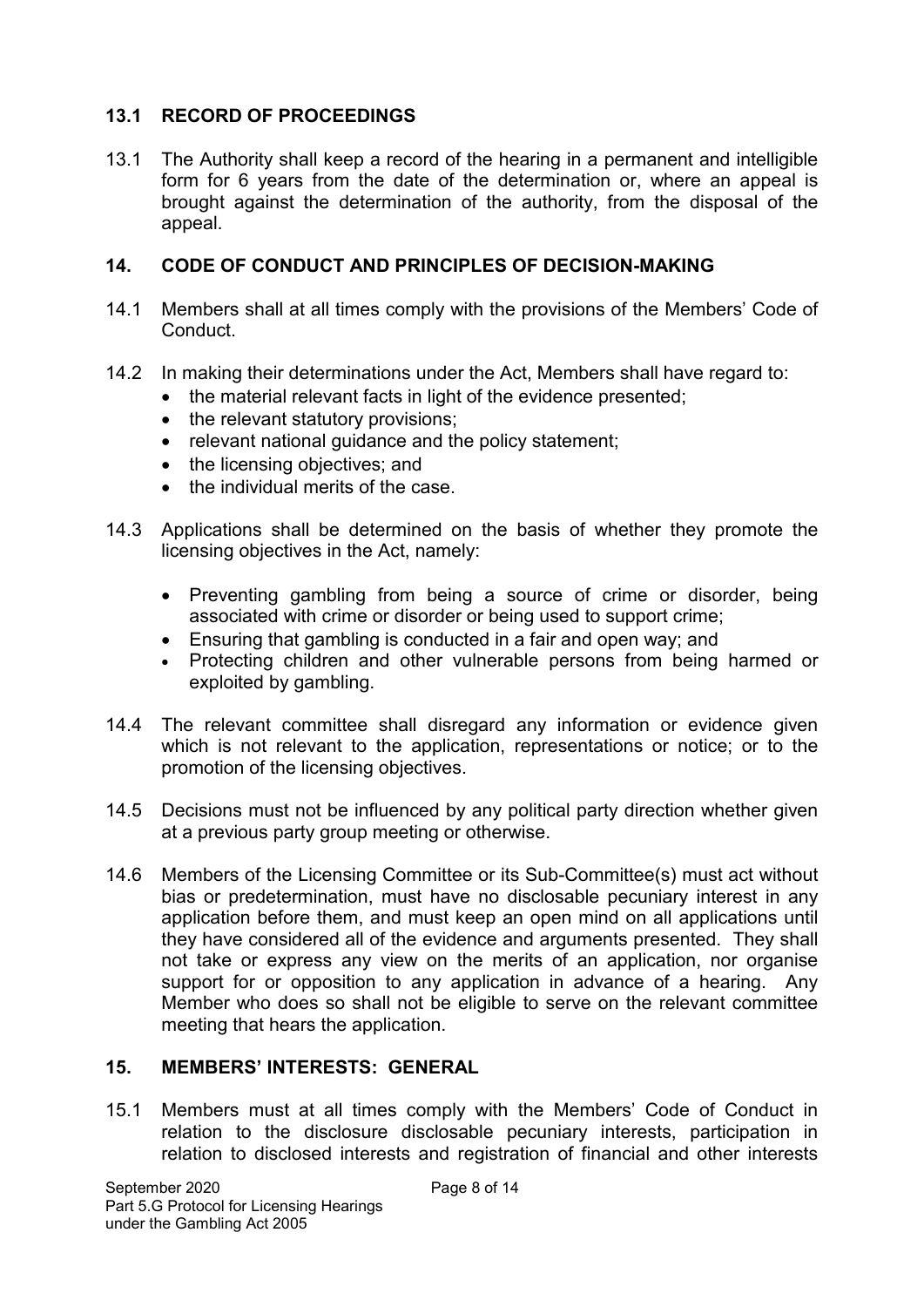and of gifts and hospitality.

#### **16. MEMBERS' INTERESTS: MEMBERS OF THE LICENSING COMMITTEE**

- 16.1 A Member of the relevant committee who has been involved in a licence application shall not serve on the relevant committee hearing at which the licence application is to be determined.
- 16.2 No Member sitting on the relevant committee can represent one of the interested parties or applicant. If a Member wishes to do so s/he must excuse him/herself from membership of the relevant committee which is considering the application and address the relevant committee as a representative for an Interested Party (subject to 17.2 below).
- 16.3 Members involved in Council meetings which approved the Licensing Policy (or any amendment to it), will not be excluded from membership of the relevant committee solely on this basis.

#### **17. MEMBERS' INTERESTS: WARD MEMBERS AND OTHER MEMBERS**

- 17.1 Under the Members' Code of Conduct a Member who has a disclosable pecuniary interest must, if the interest is not one which is already on the register of interests or subject to a pending notification to the Monitoring Officer, disclose the existence of that interest to the meeting and thereafter notify the Monitoring Officer of that interest within 28 days of this disclosure.
- 17.2 Where a Member has a disclosable pecuniary interest in relation to the application under consideration they may not sit on that sub-committee.
- 17.3 Any Member with a disclosable pecuniary interest is also precluded from making representations orally to the Sub-Committee or from making representations on behalf of a party to the hearing. They can still present their views through other means. For example, the Member can:
	- make written representations in their private capacity. The existence and nature of the interest should be disclosed in such representations and the Member should not seek preferential consideration for their representations. Such written representations should be addressed to officers rather than other Members of the Authority;
	- use a professional representative to make an application on the Members behalf; or
	- arrange for another Member of the Authority to represent the views of the Member's constituents on matters in which their ward Member has a disclosable pecuniary interest.
- 17.4 The Member who has a disclosable pecuniary interest but has been asked to represent the views of a party making representations should advise them about that interest and inform them that another Member may represent their views on the issue. When representing those views the other Member should make it clear to the relevant committee or officers that he or she is acting in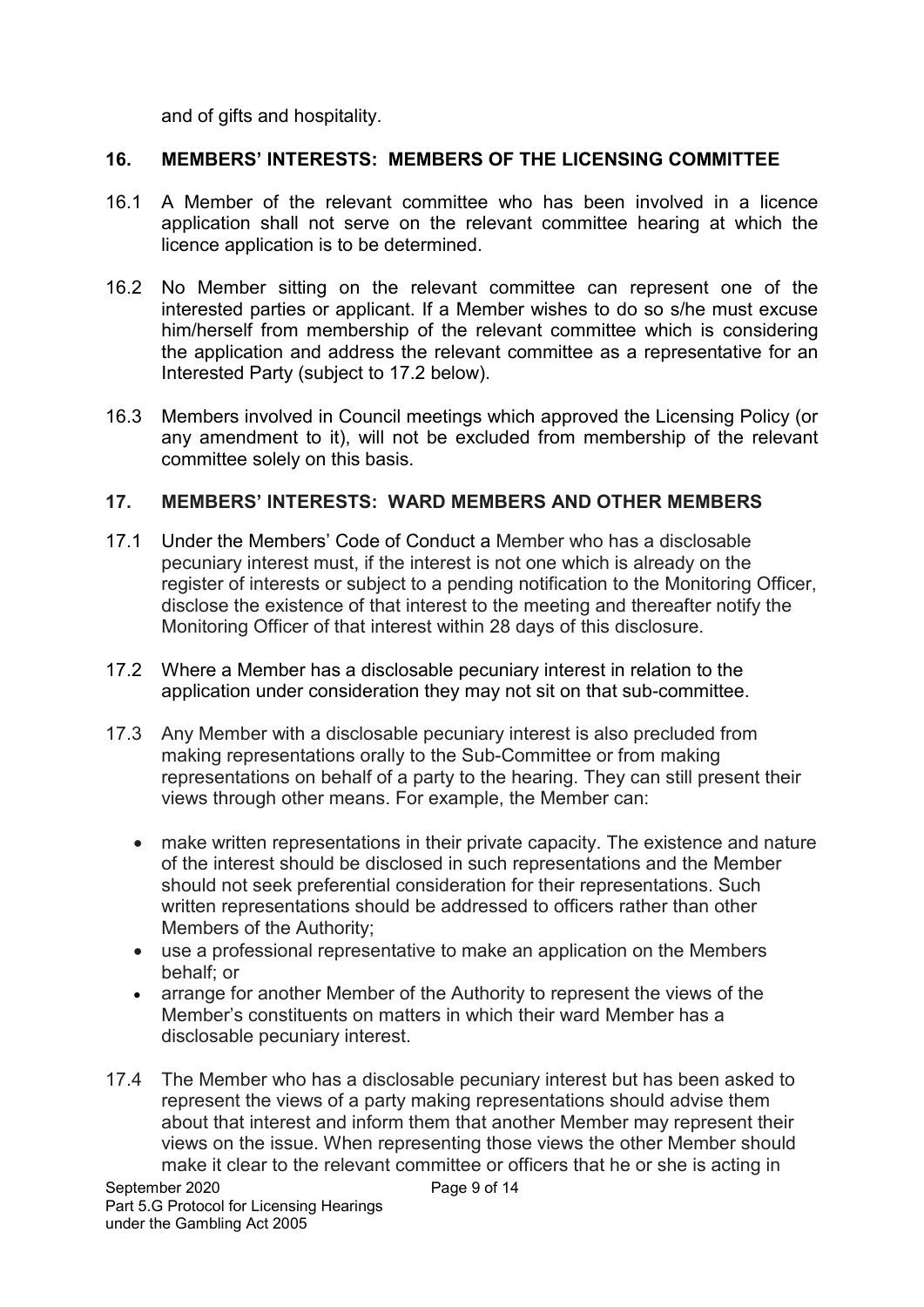place of the original Member because of that Member's disclosable pecuniary interest.

## **18. LOBBYING**

- 18.1 If a Member of the relevant committee is approached by a person(s) wishing to lobby him/her on a licence application then that Member should explain that they cannot discuss the matter and refer the lobby person(s) to the Licensing Officer or his/her Ward Member who can explain the process of decision making. Any written representations received by a Member of the relevant committee should be passed to the Licensing Officer and reported at the hearing at which the application is being determined. Requests for procedural advice with regards to licensing applications should be referred to Council Officers for advice and information.
- 18.2 Other Members must not lobby Members who sit on the relevant committee, directly or indirectly, before or after a meeting, in writing or otherwise, in respect of items to be decided by the relevant committee. Any representation by other Members, on behalf of an Interested Party, should be sent to the relevant Licensing Officer for inclusion in his/her report. A Member shall not attempt to use her/his status as a Member to influence consideration of a submission, or try to get officers to change a decision or recommendation.

## **19. SITE VISITS**

- 19.1 The relevant committee may undertake a site visit to the premises which are the subject of an application. If required, the site visit may occur prior to the hearing or the relevant committee may adjourn the hearing part way through to undertake a site visit. The Chair of the relevant committee shall give reasons justifying the need for a site visit and these shall be notified to the Parties.
- 19.2 If a site visit is necessary the following procedure should be observed:
	- the visit should be undertaken as a group visit attended by all the relevant committee Members and its purpose should be confined to that indicated by the Chair;
	- the visit should be attended by an officer who may be asked factual questions by the Members;
	- no indication of the likely outcome of the application should be given on the visit;
	- no representation from the applicant or from those making representations shall be heard or accepted on the visit; and
	- a record should be kept of those attending the visit, the questions asked, and answers given.

#### **20. APPLICATIONS SUBMITTED BY THE LOCAL AUTHORITY OR BY ANOTHER PUBLIC AUTHORITY**

20.1 Where the Authority is the applicant for a licence, that application shall be determined in accordance with the normal procedure. The relevant committee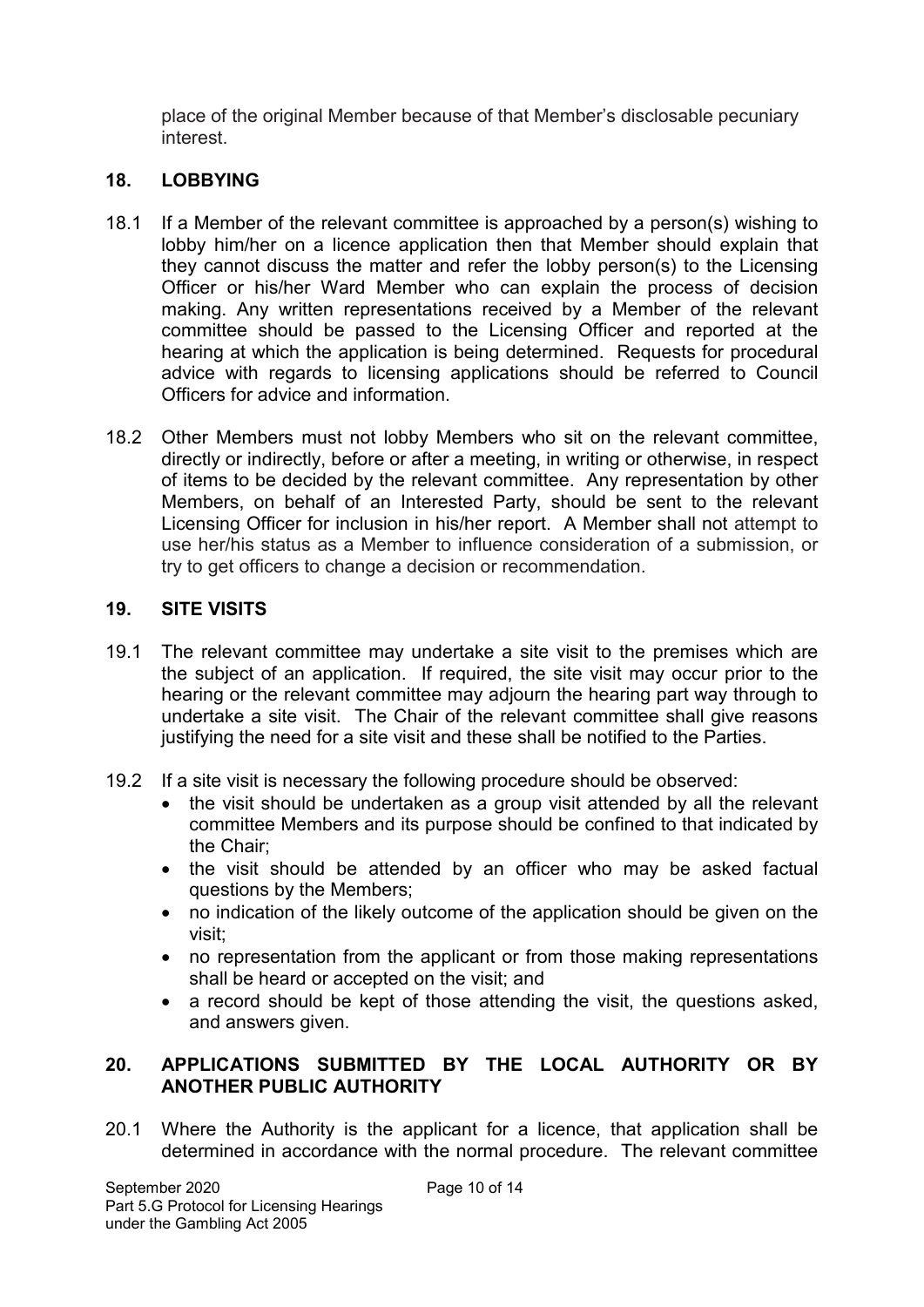shall give no regard to the interests of the Council itself, aside from receiving relevant representations on this issue. Members who were part of the Authority's decision to apply for the licence, or who express a view in respect of such an application, shall not serve on the relevant committee to determine the application.

20.2 A Member who also serves on another local authority, or carries out a function for another public authority, or is appointed by Croydon Council as its representative on another body, shall not serve on the relevant committee to determine an application which has been made by that other authority or body, or on which that other authority or body has made a representation.

## **21. VARIATION/AMENDMENT OF THIS PROTOCOL**

- 21.1 The relevant committee may waive, vary or modify any part of this protocol in relation to a particular case if it considers that this is necessary to ensure fairness to the Parties and/or proper consideration of the application in question, provided always that this does not result in any contravention of the Regulations.
- 21.2 This protocol may be amended by the Licensing Committee.
- 21.3 Where amendments to this Protocol are necessary due to legislative changes, the Council Solicitor, Director of Democratic and Legal Services may make such consequential changes to this Protocol as are necessary to take such changes into account.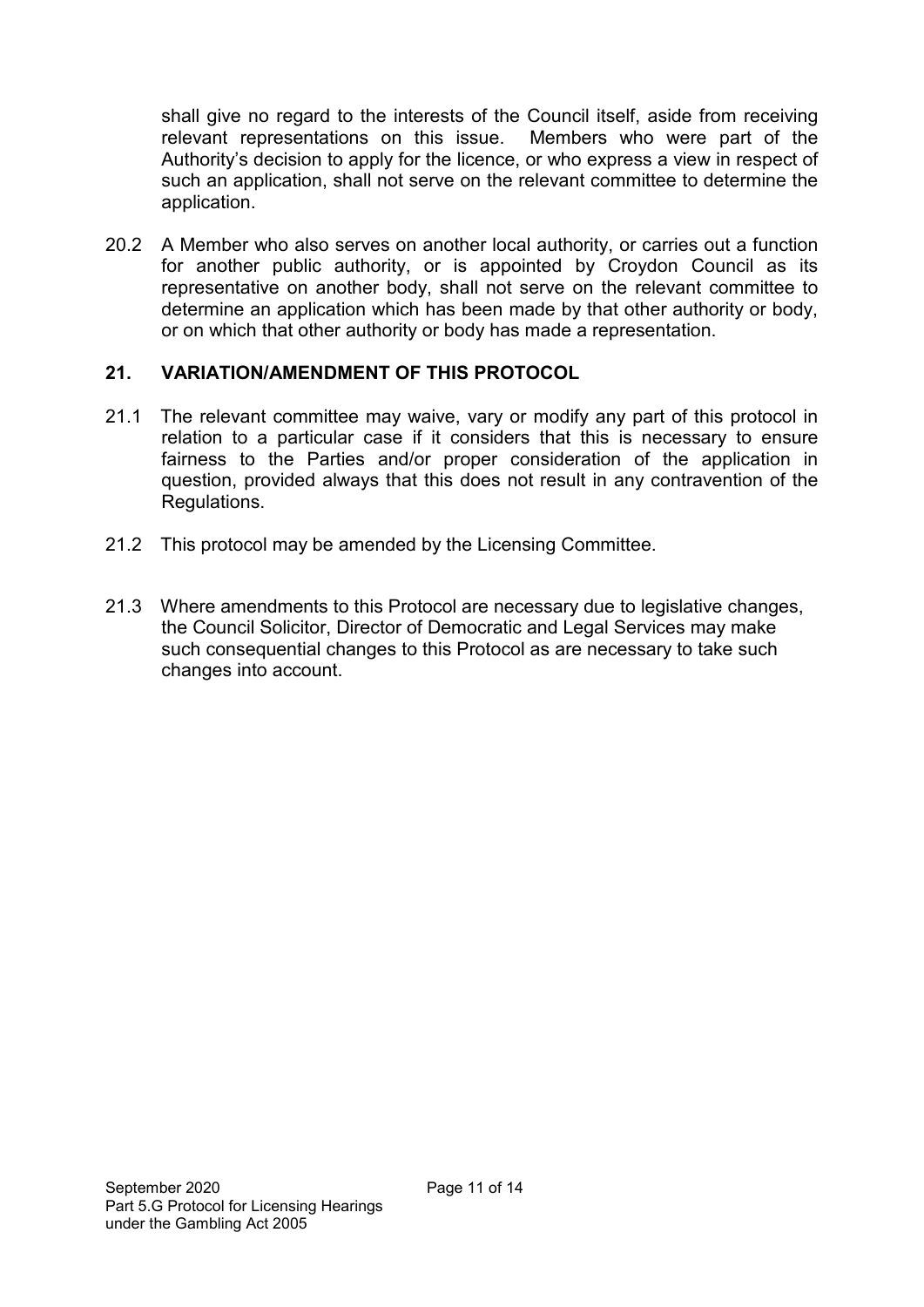# **ANNEX 1 - Procedure for Licensing Sub-Committee Hearings**

Note: (1) This procedure shall normally be followed for all Hearings held by the Licensing Sub-Committee(s). The Chair may vary the procedure in respect of any hearing if he/she considers that this would facilitate the proper consideration of the application or notice before the relevant committee.

Note: (2) The hearing shall take the form of a discussion led by the relevant committee. Cross-examination shall not be permitted unless the relevant committee considers that cross-examination is required for it to consider the representations, application or notice before it.

- 1. The relevant committee will elect a Chair from amongst their number
- 2. The Chair will introduce those present, Parties to indicate their names and who they represent. Chair to ascertain who will speak.
- 3. The Chair of the relevant committee will inform the Parties whether their applications to have certain people attend the hearing (e.g. witnesses) have been granted or refused (Note this relates to people other than those attending on behalf of a Party in the capacity as a representative of the Party).
- 4. The Chair will explain to the Parties the procedure to be followed at the hearing and to consider any request made by a Party in accordance with the Regulations for permission for another person to appear at the hearing (Such permission shall not be unreasonably withheld).
- 5. The relevant committee will confirm or vary the time limits set out below to be applied to contributions from the Parties (Note: under the Regulations an equal maximum time period must be allowed to the Parties to exercise their rights under the Regulations).
- 6. The Chair will summarise the paperwork before the relevant committee and confirm that all present have copies; will ascertain whether any representations have been or are now to be withdrawn, and will hear any requests to adduce additional documentary or other information.
- 7. The Licensing Officer will outline:
	- details of the application and relevant representations received from the Parties; and the outcome of any discussions
	- relevant legislation;
	- relevant Licensing Policy: and
	- the time limit in which the Council must reach a determination.
- 8. The Chair will invite each of the parties or their representative in turn to address the relevant committee and call any person/s to whom permission has been granted to appear. Each Party will be allowed a maximum period of 10 minutes in which to address the relevant committee and call persons on his/her behalf, and clarify any points on which the relevant committee has sought clarification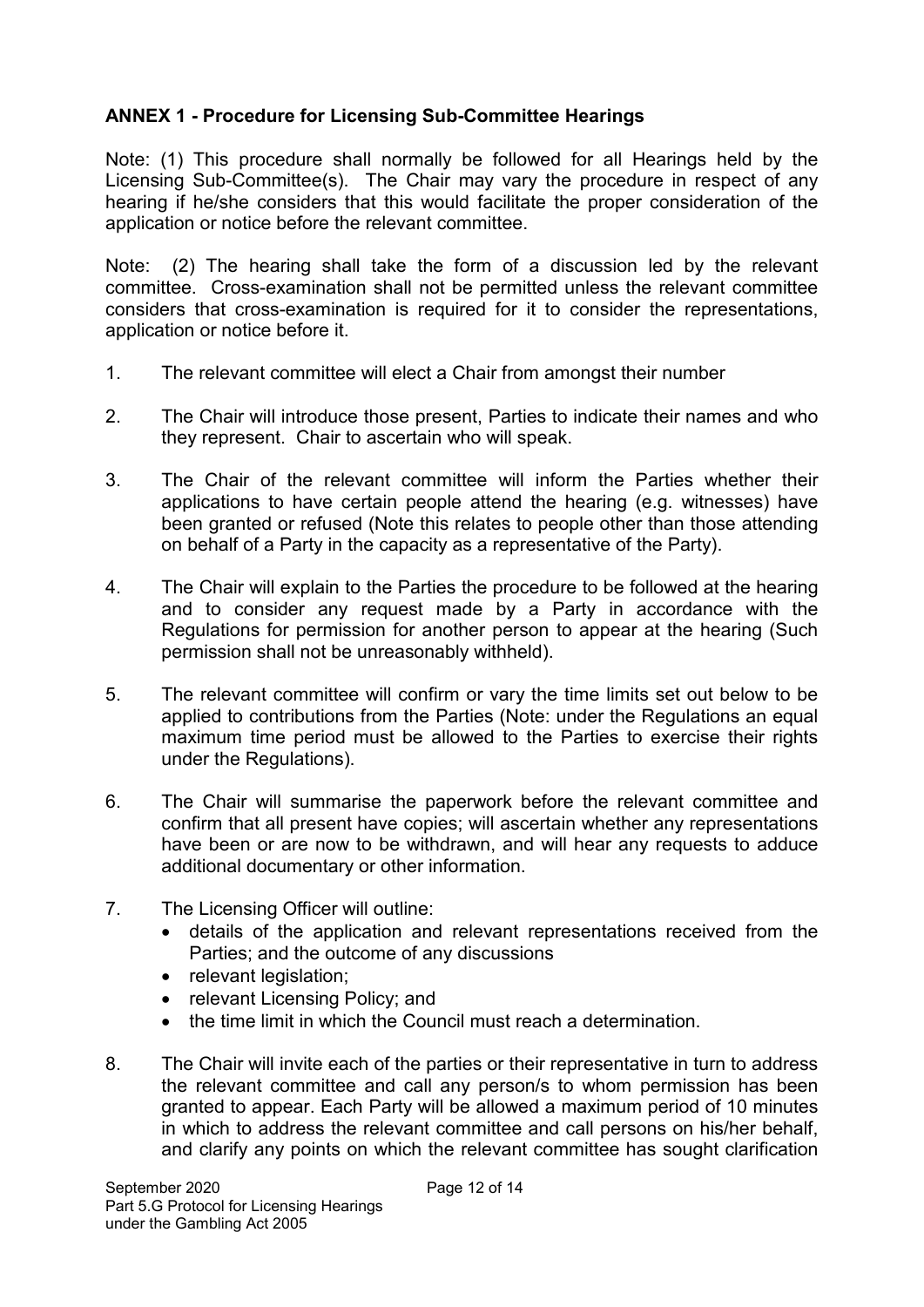prior to the hearing. This 10 minute period should be uninterrupted unless a member of the relevant committee or Legal Adviser considers that the speaker is making submissions that are irrelevant, frivolous or vexatious.

- 9. Members of the relevant committee or their Legal Adviser may ask questions of any party, at any time throughout the proceedings.
- 10. The sequence in which each of the Parties will be invited to address the relevant committee will normally be in the order of:
	- the Gambling Commission
	- the Police:
	- the Fire Authority;
	- the Licensing Authority
	- Her Majesty's Revenue & Customs (HMRC);
	- the Local Planning Authority;
	- the Local Environmental Health Authority Noise and Nuisance Officers;
	- the Authority Responsible for the Protection of Children from Harm:
	- any other Interested Party that has submitted representations in respect of the application, certificate, notice or other matter appearing before the relevant committee (if there are a large number of Interested Parties present who are making relevant representations they may be invited to share the maximum time available or to nominate a spokesperson to speak on their behalf).
	- the Party that has submitted the application, certificate, notice or other matter appearing before the relevant committee.
- 11. At the discretion of the relevant committee the above order may be varied.
- 12. Parties may give their evidence by making a statement or if appropriate by being questioned by the person calling them.
- 13. If the relevant committee considers that cross-examination is required for it to consider the representations, application or notice as the case may require, a period of up to 5 minutes cross-examination shall be allowed after each submission.
- 14. The relevant committee will then ask any outstanding points requiring clarification.
- 15. The Chair will ask the Applicant whether in the light of any representations made, they wish to amend their application or offer any additional conditions to overcome the representations and/or promote the licensing objectives.
- 16. If the Applicant makes any comments in relation to 15 above, the relevant committee will ask the other Parties whether they wish to make any further comment in relation to any amendment or additional comments offered by the Applicant.
- 17. The Chair will invite the Parties to indicate if they wish to make any final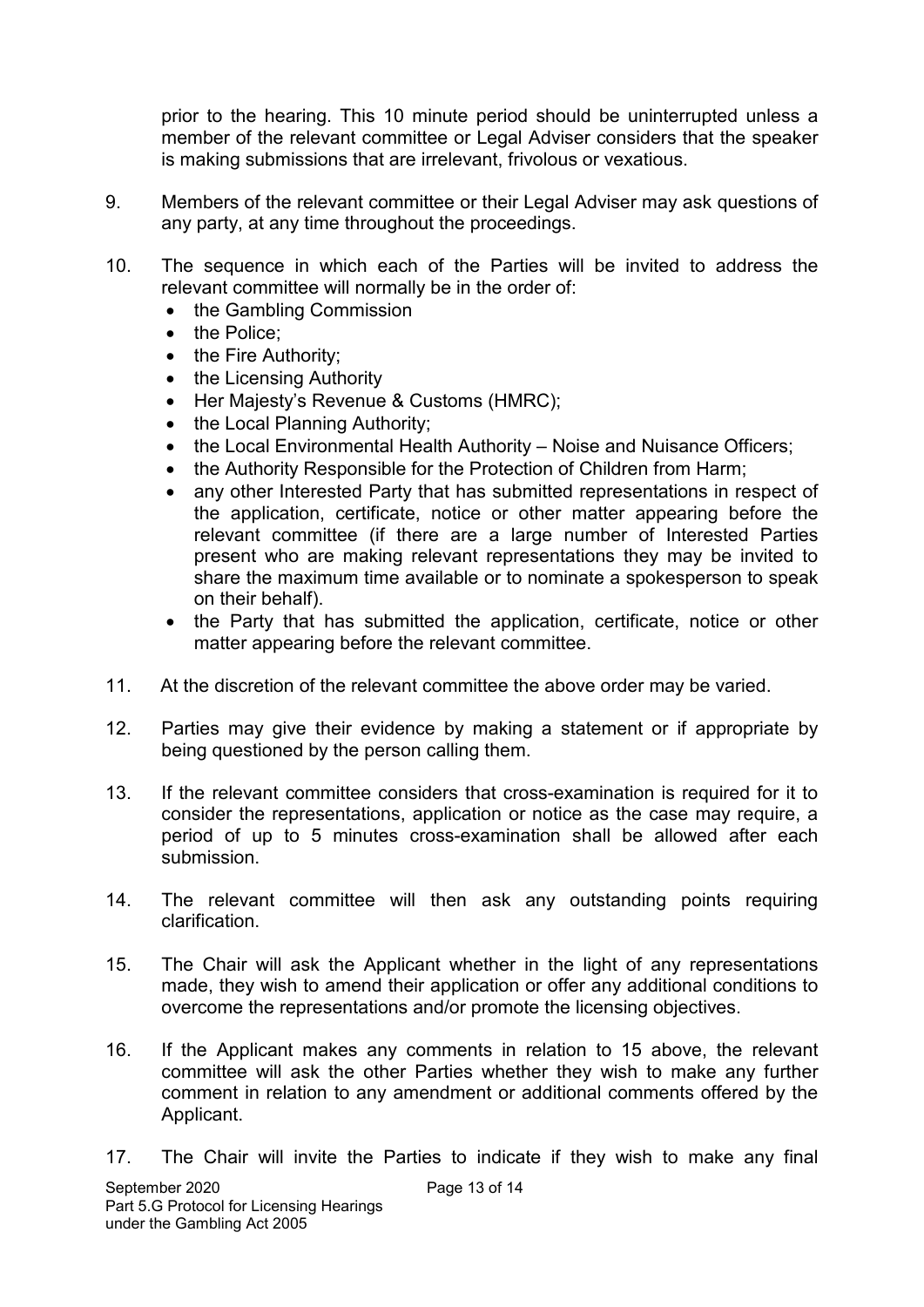comments. If any Party wishes to do so they will be given a maximum of 3 minutes to do so and the other Parties will be given the same maximum period, finishing with the Applicant.

- 18. The relevant committee will deliberate on and determine the matter under consideration. The relevant committee may withdraw to a private room to do this.
- 19. The relevant committee will return to open session. The Chair will ask the Legal Adviser to inform the Parties of any legal advice given during the relevant committee's private discussion that has informed their decision.
- 20 The Chair will then announce in open session to all Parties the decision of the relevant committee and reasons, unless (where permitted by the Regulations) the decision is to be communicated at some later time.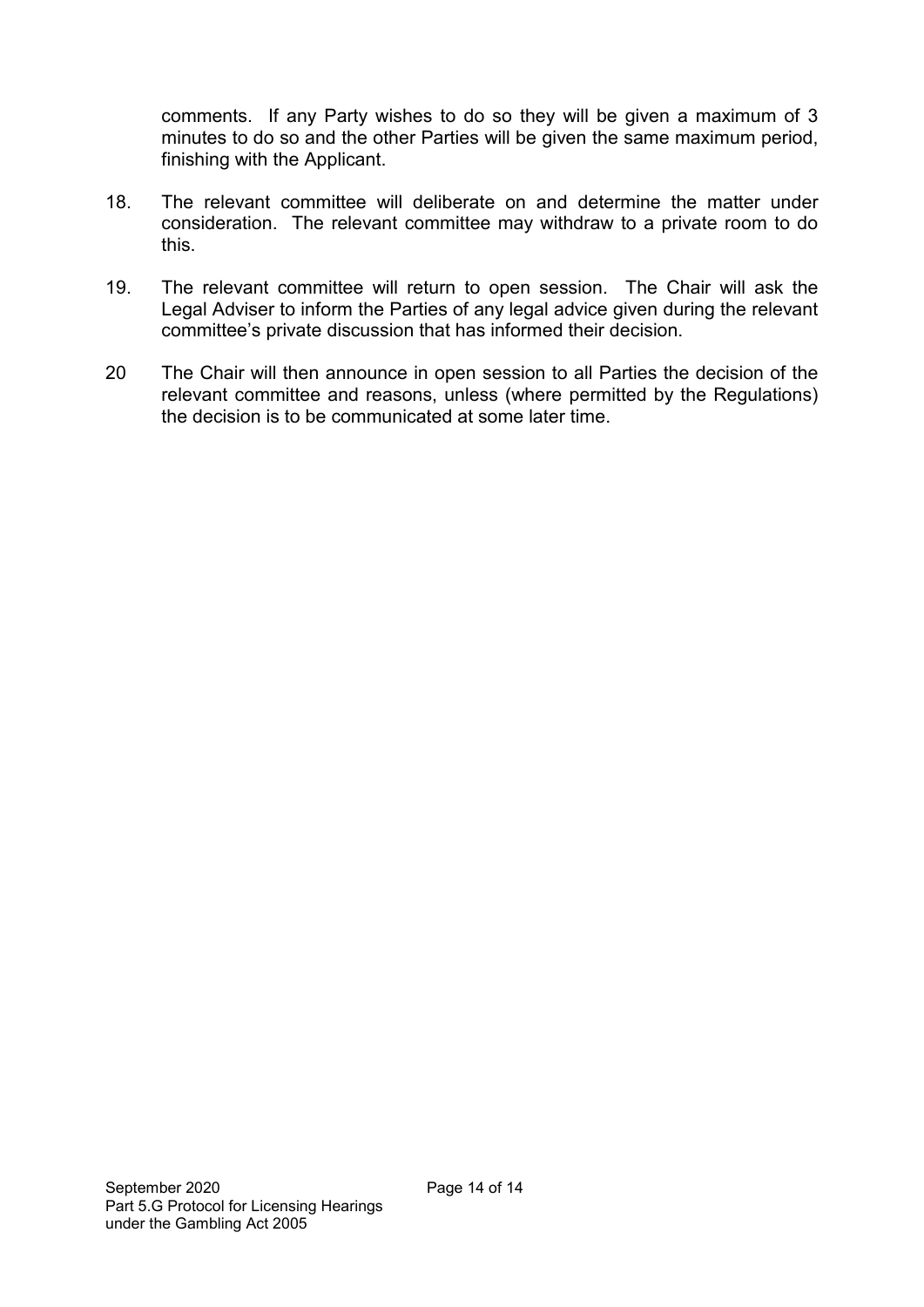## **ANNEX 2 - Procedure for Remote Licensing Sub- Committee Hearings**

Note: (1) This procedure shall normally be followed for all Hearings held by the relevant committee(s). The Chair may vary the procedure in respect of any hearing if he/she considers that this would facilitate the proper consideration of the application or notice before the relevant committee.

Note: (2) The hearing shall take the form of a discussion led by the relevant committee. Cross-examination shall not be permitted unless the relevant committee considers that cross-examination is required for it to consider the representations, application or notice before it.

Note: (3) Having regard to the Gambling Act 2005 (Proceedings of Licensing Committees and Sub-Committees) (Premises Licenses and Provisional Statements) (England and Wales) Regulations 2007, The Coronavirus Act 2020 (in so far as it impacts on licensing proceedings) and The Local Authorities and Police and Crime Panels (Coronavirus) (Flexibility of Local Authority and Police and Crime Panel Meetings) (England and Wales) Regulations 2020: any reference to hearing may be to a virtual or remote hearing which is not limited to a meeting of persons all of whom, or any of whom, are present in the same place and any reference to a "place" where a meeting is held, or to be held, includes reference to more than one place including electronic, digital or virtual locations such as internet locations, web addresses or conference call telephone numbers and "present", "appear" and "attend" shall be construed accordingly.

- 1. The relevant committee will elect a Chair from amongst their number
- 2. The Chair will invite those present to introduce themselves, Parties to indicate their names and who they represent. Chair to ascertain who will speak.
- 3. The Chair of the relevant committee will inform the Parties whether their applications to have certain people attend the hearing (e.g. witnesses) have been granted or refused (Note this relates to people other than those attending on behalf of a Party in the capacity as a representative of the Party).
- 4. The Chair will explain to the Parties the procedure to be followed at the hearing and to consider any request made by a Party in accordance with the Regulations for permission for another person to appear at the hearing (Such permission shall not be unreasonably withheld).
- 5. The relevant committee will confirm or vary the time limits set out below to be applied to contributions from the Parties. (Note: under the Regulations an equal maximum time period must be allowed to the Parties to exercise their rights under the Regulations).
- 6. The Chair will summarise the paperwork before the relevant committee and confirm that all present have copies; will ascertain whether any representations have been or are now to be withdrawn, and will hear any requests to adduce additional documentary or other information.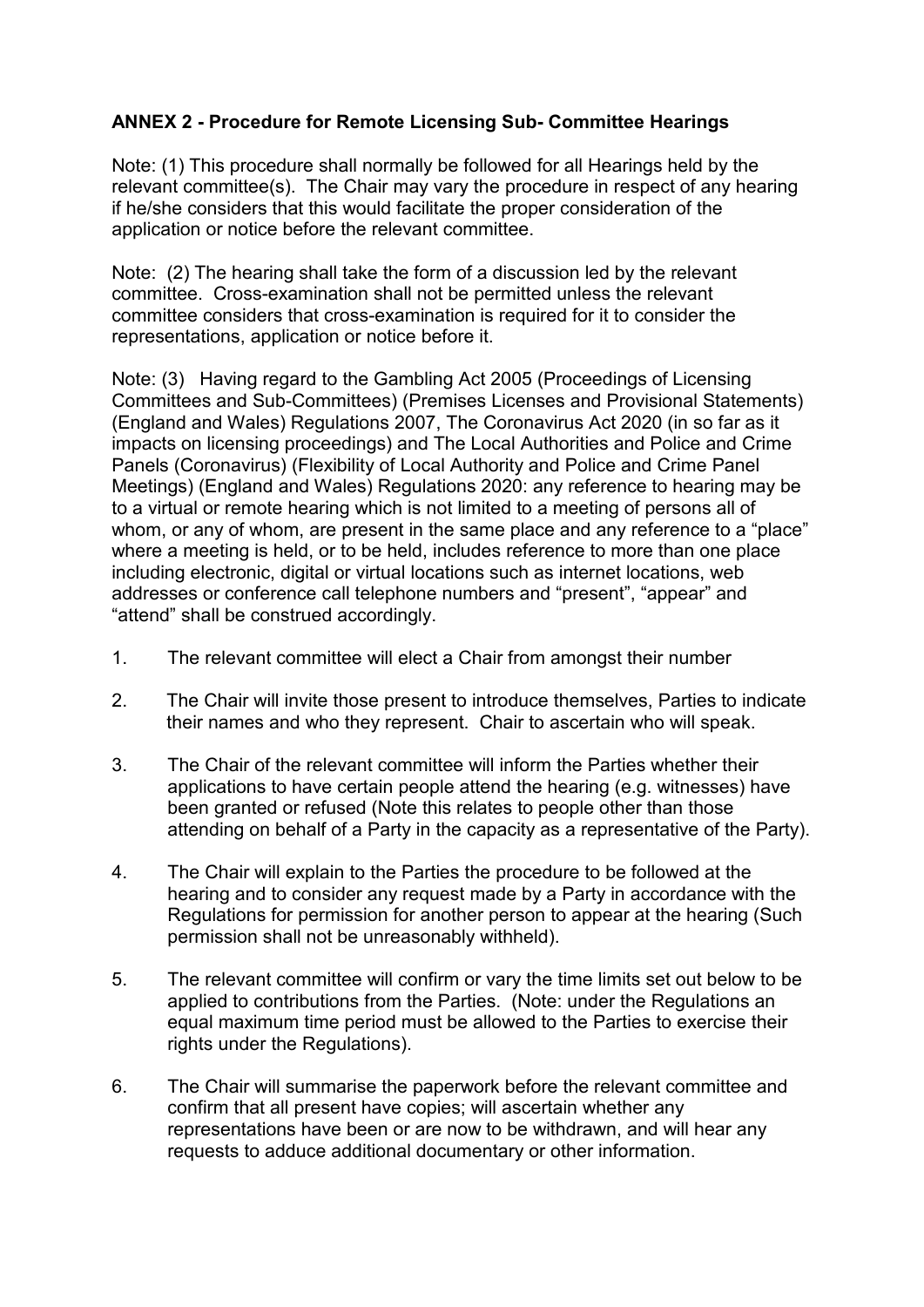- 7. The Licensing Officer will outline:
	- details of the application and relevant representations received from the Parties; and the outcome of any discussions
	- relevant legislation;
	- relevant Licensing Policy; and
	- the time limit in which the Council must reach a determination
- 8. The Chair will invite each of the Parties or their representative in turn to address the relevant committee and invite any person/s to whom permission has been granted to appear. Each Party will be allowed a maximum period of 10 minutes in which to address the relevant committee and call persons on his/her behalf, and clarify any points on which the relevant committee has sought clarification prior to the hearing. This 10 minute period should be uninterrupted unless a member of the relevant committee or Legal Adviser considers that the speaker is making submissions that are irrelevant, frivolous or vexatious.
- 9. Members of the relevant committee or their Legal Adviser may ask questions of any Party, at any time throughout the proceedings.
- 10. The sequence in which each of the Parties will be invited to address the relevant committee will normally be in the order of:
	- the Police:
	- the Fire Authority;
	- the Health and Safety at Work Enforcing Authority;
	- the Local Planning Authority;
	- the Local Environmental Health Authority Noise and Nuisance Officers, Waste Management Officers;
	- the Local Trading Standards Authority;
	- the Authority Responsible for the Protection of Children from Harm:
	- any Other Party that has submitted representations in respect of the application, certificate, notice or other matter appearing before the Relevant committee (if there are a large number of Other Persons present who are making relevant representations they may be invited to share the maximum time available or to nominate a spokesperson to speak on their behalf); and
	- the Party that has submitted the application, certificate, notice or other matter appearing before the relevant committee.
- 11. At the discretion of the relevant committee the above order may be varied.
- 12. Parties may give their evidence by making a statement or if appropriate by being questioned by the person calling them.
- 13. If the relevant committee considers that cross-examination is required for it to consider the representations, application or notice as the case may require, a period of up to 5 minutes cross-examination shall be allowed after each submission.